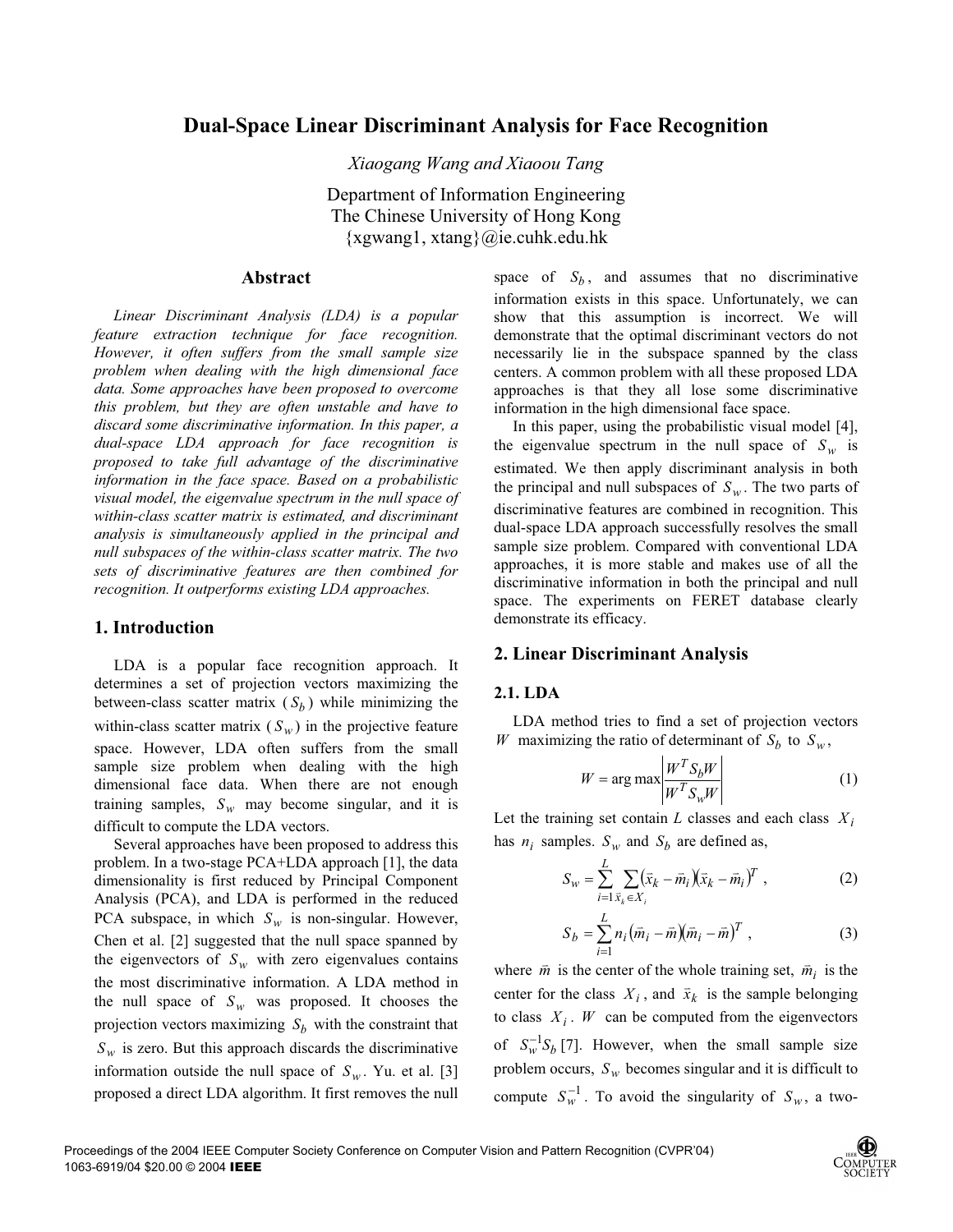stage PCA+LDA approach is used in [1]. PCA is first used to project the high dimensional face data into a low dimensional feature space. Then LDA is performed in the reduced PCA subspace, in which  $S_w$  is non-singular.

Fukunnaga [7] has proved that *W* can also be computed from simultaneous diagonalization of  $S_w$  and  $S_b$ . First  $S_w$  is whitened by

$$
\Theta^{-1/2} \Phi^T S_w \Phi \Theta^{-1/2} = I \tag{4}
$$

where  $\Phi$ , and  $\Theta$  are the eigenvector matrix and eigenvalue matrix of  $S_w$ . To avoid singularity and overfitting for noise, only the eigenvectors with non-zero and non-trivial eigenvalues are selected in the enhanced LDA model proposed by Liu et. al. [6]. Second, apply PCA on class centers of the transformed data. To do this, the class centers are projected onto  $\Phi \Theta^{-1/2}$ , and the between-class scatter matrix is transformed to  $K_h$ ,

$$
K_b = \Theta^{-1/2} \Phi^T S_b \Phi \Theta^{-1/2}.
$$
 (5)

After computing the eigenvector matrix  $\Psi$  and eigenvalue matrix  $\Lambda$  of  $K_b$ , the overall projection vectors of LDA can be defined as

$$
W = \Phi \Theta^{-1/2} \Psi \,. \tag{6}
$$

#### **2.2. LDA in the Null Space of**  $S_w$

The LDA approaches described above are all performed in the principal subspace of  $S_w$ , in which  $W^{T} S_{w} W \neq 0$ . However, the null space of  $S_{w}$ , in which  $W^T S_w W = 0$ , also contains much discriminative information, since it is possible to find some projection vectors *W* satisfying  $W^T S_w W = 0$  and  $W^T S_h W \neq 0$ , thus the Fisher criteria in Eq. (1) definitely reaches its maximum value. A LDA in the null space of  $S_w$  was proposed by Chen et. al. [2]. First, the null space of  $S_w$  is computed as,

$$
V^T S_w V = 0 \ (V^T V = I). \tag{7}
$$

Then  $S_b$  is projected to the null space of  $S_w$ ,

$$
\widetilde{S}_b = V^T S_b V . \tag{8}
$$

Choose the eigenvectors U of  $S_b$  with the largest eigenvalues  $\Lambda$ ,

$$
U^T \widetilde{S}_b U = \Lambda \ . \eqno{(9)}
$$

The LDA transformation matrix is defined as  $W = VU$ .

As the rank of  $S_w$  increases, the null space of  $S_w$ becomes small, and much discriminative information outside the null space is discarded [2].



Figure 1. Using direct LDA, the discriminant vector is constrained to the line A passing through the two class centers  $m_1$  and  $m_2$ , but according to the Fisher criteria, the optimal discriminant projection should be line B

### **2.3. Direct LDA**

Yu et. al. [3] proposed a direct LDA method.  $S_h$  is first diagonalized, and the null space of  $S_h$  is removed,

$$
Y^T S_b Y = D_b > 0, \qquad (10)
$$

where *Y* are eigenvectors and  $D<sub>b</sub>$  are the corresponding non-zero eigenvalues of  $S_b$ .  $S_w$  is transformed to

$$
K_w = D_b^{-1/2} Y^T S_w Y D_b^{-1/2} . \tag{11}
$$

 $K_w$  is diagonalized by eigenanalysis,

$$
U^T K_w U = D_w.
$$
 (12)

The LDA transformation matrix for classification is defined as,

$$
W = Y D_b^{-1/2} U D_w^{-1/2} . \tag{13}
$$

In direct LDA, the null space of  $S_b$  is first removed. It is assumed that the null space of  $S_h$  contains no discriminative information. This assumption is not true. In direct LDA, projection vectors are restricted in the subspace spanned by class centers. However the optimal discriminant vectors do not necessarily lie in the subspace spanned by class centers. This point can be clearly illustrated in Figure 1. For a binary classification problem, using direct LDA, the derived discriminant projection vector is constrained to the line passing through the two class centers. But according to the Fisher criteria, the optimal discriminant vector should be line B.

#### **2.4. Discussion**

 All these proposed LDA approaches lose some discriminative information in the face space. This point can be further summarized in Figure 2, where **A** is the principal subspace of  $S_w$ , and **B** is the principal subspace of  $S_b$ . Since the total scatter matrix  $S_t$  is equal to the summarization of  $S_w$  and  $S_b$  [7],

$$
S_t = S_w + S_b, \qquad (14)
$$

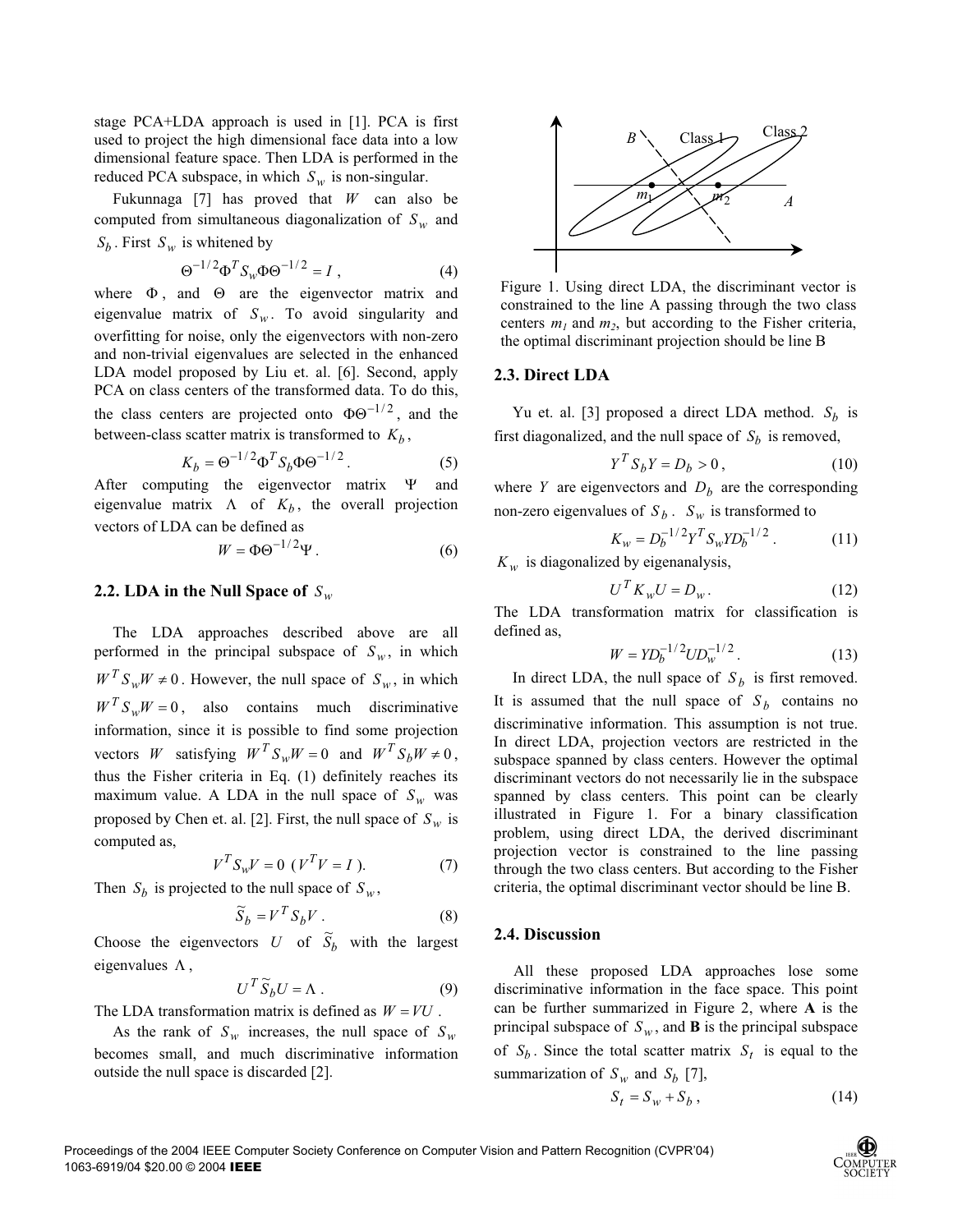the face space is composed of **A** and **B**. When  $\mathbf{B} \subseteq \mathbf{A}$  as shown in Figure 2 (a), LDA in the principal subspace of  $S_w$ , contains all the discriminative information in the face space. When  $A \subseteq B$  as shown in Figure 2 (b), direct LDA, working in subspace **B**, can keep all the discriminative information. When  $A \cap B = \phi$  as shown in Figure 2 (c), LDA in the null space of  $S_w$  can keep all the discriminative information. Finally when **A** and **B** are only partially overlapped as shown in Figure 2 (d), some discriminative information will definitely be lost using any of the existing LDA approaches.

Furthermore, conventional LDA approaches suffer from the overfitting problem. Projection vectors are tuned to the training set with the existence of noise. As suggested in [8], an eigenvector will be very sensitive to small perturbation if its eigenvalue is close to another eigenvalue of the same matrix, so the eigenvectors of  $S_w$ with very small eigenvalues are unstable. In Eq. (6) and (13), LDA in the principal subspace of  $S_w$  and direct LDA all need to be whitened using the inverse of eigenvalues of  $S_w$ . Since the trivial eigenvalues sensitive to noise are not well estimated because of the small sample size problem, they can substantially change the projection vectors. If data vector is whitened on noisy eigenvectors, overfitting will happen.

For LDA in the null space of  $S_w$ , the rank of  $S_w$ ,  $r(S_w)$ , is bounded by min $(M - L, N)$ , where M is the total training sample number, *L* is the class number, and *N* is the dimensionality of the face data.  $r(S_w)$  is almost equal to this bound because of the existence of noise. As shown by experiments in [2], when the training sample number is large, the null space of  $S_w$  becomes small, so much discriminative information outside it will be lost.

### **3. Dual-Space LDA**

### **3.1. Probabilistic model**

In LDA, the main difficulty for the small sample size problem is that  $S_w$ , especially the eigenvalue spectrum in the null space of  $S_w$ , is not well estimated. In order to estimate the eigenvalue spectrum in the null space of  $S_w$ , we use the probabilistic visual model proposed in [4]. In classification, the likelihood of an input vector *x* belonging to class  $X_i$  is often estimated with a Gaussian density,

$$
P(x|X_j) = \frac{1}{(2\pi)^{N/2} |\Sigma_j|} \exp\left[-\frac{1}{2}(x-m_j)^T \Sigma_j^{-1}(x-m_j)\right],
$$
 (15)

where  $\Sigma_j$  is the covariance matrix for  $X_j$ , and N is the dimensionality of the face vector. When there are not enough samples in each class,  $\Sigma_i$  is replaced by  $S_w[5]$ ,

$$
P(x|X_j) = \frac{1}{(2\pi)^{N/2} |S_w|} \exp\left[-\frac{1}{2}(x - m_j)^T S_w^{-1}(x - m_j)\right].
$$
 (16)

It is called Mahalanobis likelihood [5], characterized by a Mahalanobis distance,

$$
d(x) = \tilde{x}^T S_w^{-1} \tilde{x} , \qquad (17)
$$

where  $\tilde{x} = x - m_i$ .  $S_w$  can be diagonalized as,

$$
S_{w} = \Phi \begin{pmatrix} \lambda_{1} & & & & & \\ & \ddots & & & 0 & \\ & & \lambda_{N_{T}} & & \\ & & & 0 & & \\ & & & & \ddots & \\ & & & & & 0 \end{pmatrix} \Phi^{T}, (18)
$$

where  $\Phi = [\phi_1, \dots, \phi_N]$  are the eigenvector matrix of  $S_w$ . The Mahalanobis distance can be estimated as the sum of two independent parts, "distance-in-feature-space" (DIFS) and "distance-from-feature space" (DFFS), corresponding to the principal subspace  $F = {\phi_i}_{i=1}^K$ , spanned by the *K* eigenvectors with the largest eigenvalues, and its orthogonal complement  $\overline{F} = {\phi_i}_{i=K+1}^N$ 

$$
d(x) = \sum_{i=1}^{K} \frac{y_i^2}{\lambda_i} + \frac{\varepsilon^2(\widetilde{x})}{\rho},
$$
\n(19)

where  $y_i$  is the component projecting  $\tilde{x}$  to the *i*th eigenvector, and  $\lambda_i$  is the corresponding eigenvalue in *F*.  $\varepsilon^2(\tilde{x})$  is the PCA reconstruction error of  $\tilde{x}$  in  $\overline{F}$ . The eigenvalues in  $\overline{F}$  are not well estimated and have zero values. As suggested in [4], they are simply the estimated noise spectrum, and tend to be the "flattest" portion of eigenvalue spectrum. So they can be estimated by a single value  $\rho$ ,

$$
\rho = \frac{1}{N - K} \sum_{i = K + 1}^{N} \lambda_i^* \,. \tag{20}
$$

The unknown  $\lambda_i^*$  in  $\overline{F}$  are estimated by fitting a nonlinear function to the available portion of the eigenvalue spectrum in *F*.

Now the within-class scatter matrix can be estimated as,

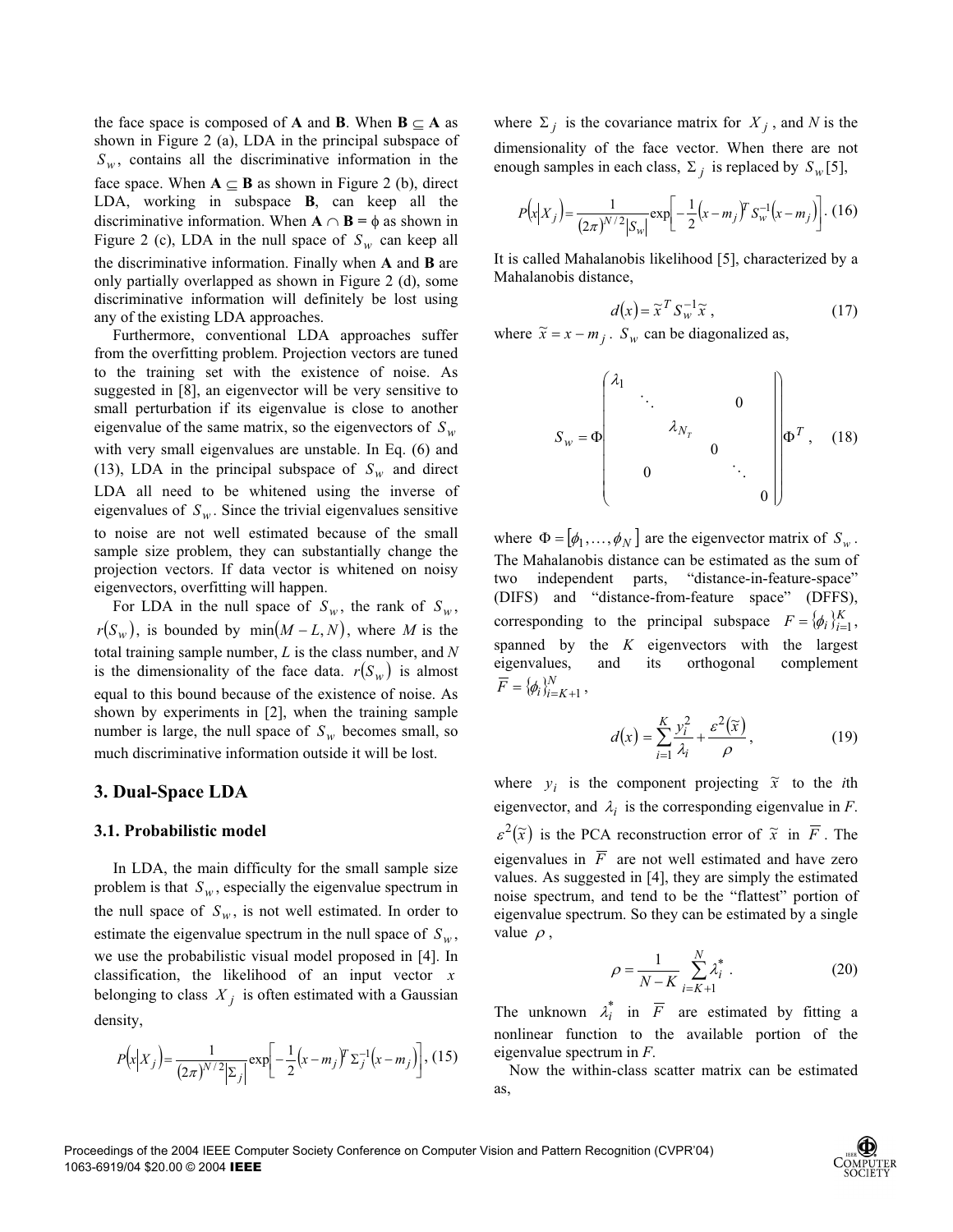

Figure 2. A is the principal subspace of  $S_w$ , **B** is the principal subspace of  $S_b$ , and  $A \cup B$  is the whole face space. In case (a),  $B \subseteq A$ , LDA in the principal space of  $S_w$  can keep all the discriminative information. In case (b),  $A \subseteq B$ , direct LDA can keep all the discriminative information. In case (c),  $A \cap B = \phi$ , LDA in the null space of  $S_w$  can keep all the discriminative information. In case (d), **A** and **B** are only partially intersect, and so discriminative information in data space will definitely be lost in conventional LDA approaches.

$$
\hat{S}_{w} = \Phi \begin{pmatrix} \lambda_{1} & & & & & \\ & \ddots & & & & \\ & & \lambda_{K_{T}} & & \\ & & & \rho & & \\ & & & & \ddots & \\ & & & & & \rho \end{pmatrix} \Phi^{T} \qquad (21)
$$

 $\hat{S}_w$  is now non-singular.

#### **3.2. Discriminant Analysis in Dual Space**

 Both LDA and the Mahalanobis distance in (19) evaluate the distance from the input pattern to the class center after projecting to the subspace. Recall that LDA in the principal subspace of  $S_w$  can be divided into two steps. In the first whitening step, face data is projected onto  $\Phi$  and normalized by  $\Theta^{-1/2}$ . Most of the withinclass variation concentrates on several largest eigenvectors in  $\Phi$ . Since  $\Theta$  represents the energy distribution of within-class variation, the whitening process effectively reduces the within-class variation. This process is essentially the same as the Mahalanobis distance in *F* . Then, PCA is applied on the whitened class centers to find the dominant direction that best separates the class centers. This process further reduces the noise and compacts the discriminative features onto a small number of principal components.

It is also easy to see that the null space of  $S_w$  is identical to  $\overline{F}$ . LDA in the null space of  $S_w$  essentially extracts the discriminative features in  $\overline{F}$ .  $\overline{F}$  has removed most of the within-class variation, and LDA further separates the class centers by PCA.

The relationship between the Mahalanobis distance and LDA implies that LDA can be simultaneously applied to the principal and null subspaces of  $S_w$ , and the two parts of discriminative features can be combined to make full use of the discriminative information in the face space. Based on this observation, we develop a dualspace LDA algorithm:

At training stage,

- 1. Compute  $S_w$  and  $S_b$  from the training set.
- 2. Apply PCA to  $S_w$ , and compute the principal subspace *F*, with *K* eigenvectors  $V = [\phi_1, \dots, \phi_K]$ , and its complementary subspace  $\overline{F}$ . Estimate the average eigenvalue  $\rho$  in  $\overline{F}$ .
- 3. All of the class centers are projected to *F* and normalized by the *K* eigenvalues.  $S_b$  is transformed to

$$
K_b^P = \Lambda^{-1/2} V^T S_b V \Lambda^{-1/2} , \qquad (22)
$$

where  $\Lambda$  is the eigenvalue matrix for  $F$ . Apply PCA to  $K_b^P$ , and compute  $l_p$  eigenvectors  $\Psi_p$  with the largest eigenvalues. The  $l_p$  discriminative vectors in *F* are defined as

$$
W_P = V \Lambda^{-1/2} \Psi_P \,. \tag{23}
$$

4. Project all the class centers to  $\overline{F}$  and compute the reconstruction difference as

$$
A_r = A - VV^T A = (I - VV^T)A
$$
 (24)

where  $A = [\overline{m}_1, ..., \overline{m}_L]$  is the class centers matrix. In fact,  $A_r$  is the projection of *A* into  $\overline{F}$ . In  $\overline{F}$ ,  $S_b$  is transformed to

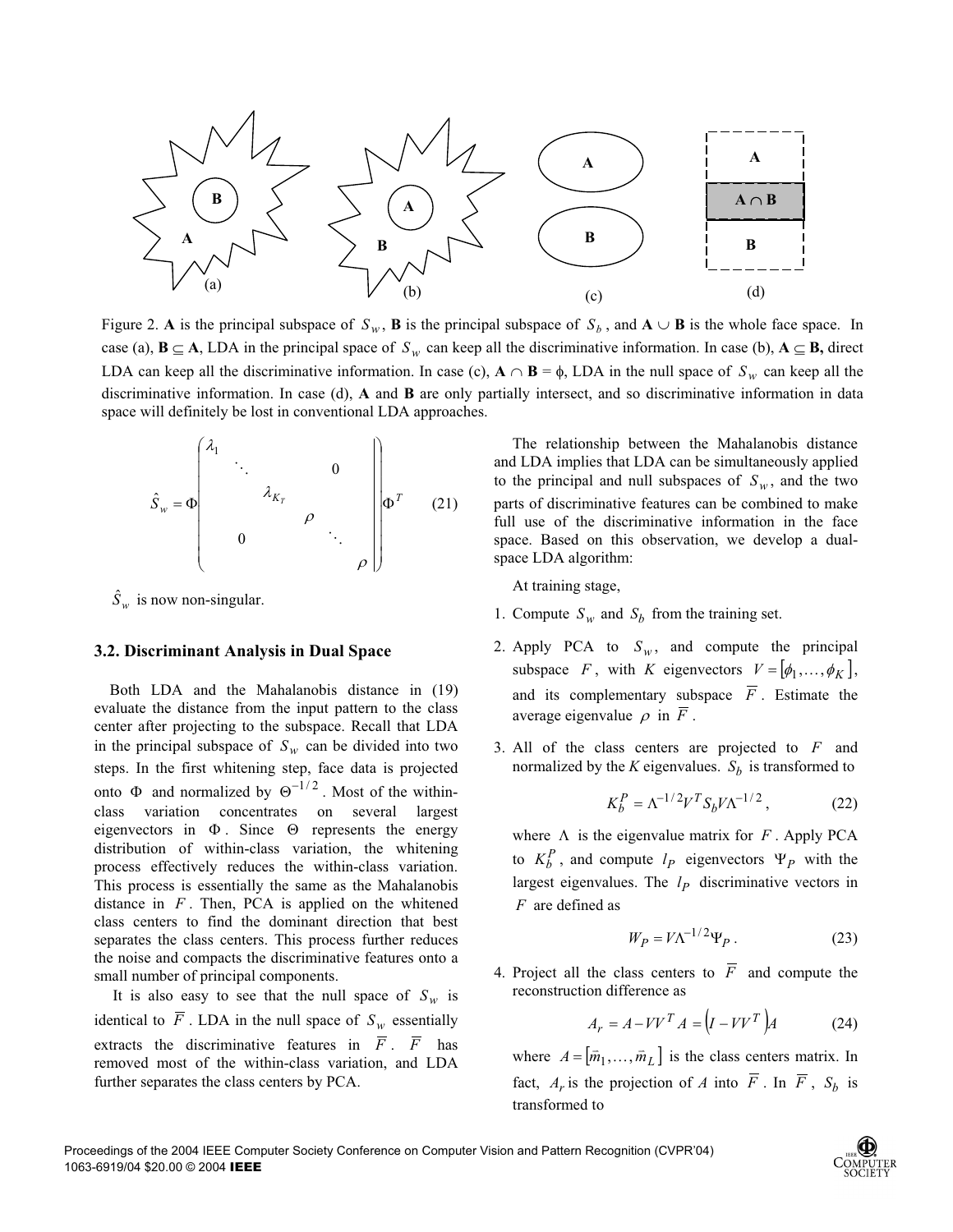$$
K_b^C = (I - VV^T)S_b(I - VV^T). \tag{25}
$$

Compute  $l_C$  eigenvectors  $\Psi_C$  of  $K_b^C$  with the largest eigenvalues. The  $l_C$  discriminative vectors in the  $\overline{F}$ are defined as

$$
W_C = (I - VV^T) \Psi_C.
$$
 (26)

At the recognition stage,

1. All the face class centers  $\langle m_j \rangle$  in the gallery and the probe face data  $x_t$  are projected to the discriminant vectors in  $F$  and  $\overline{F}$  to get,

$$
\bar{a}_j^P = W_p^T m_j, \qquad (27)
$$

$$
\bar{a}_j^C = W_C^T m_j \,. \tag{28}
$$

$$
\bar{a}_t^P = W_p^T x_t, \qquad (29)
$$

$$
\bar{a}_t^C = W_C^T x_t \,. \tag{30}
$$

2. Class is found to minimize the distance measure

$$
d(\Delta) = \left\| \vec{a}_j^P - \vec{a}_t^P \right\|^2 + \left\| \vec{a}_j^C - \vec{a}_t^C \right\|^2 / \rho. \tag{31}
$$

This dual-space LDA algorithm has several advantages over conventional LDA algorithms. First, it takes advantage of all the discriminative information in the full face space while other LDA approaches all lose some discriminative information one way or the other. In the principal and null subspaces of  $S_w$ , LDA vectors can be computed using different criterions,

$$
\begin{cases}\nW_P = \arg \max \left| \frac{W_P^T S_b W_P}{W_P^T S_w W_P} \right|, & \text{(32)} \\
W_P^T S_w W_P \neq 0\n\end{cases}
$$

$$
\begin{cases}\nW_C = \arg \max \left| W_C^T S_b W_C \right| \\
W_C^T S_w W_C = 0\n\end{cases}
$$
\n(33)

Both of the two sets of features contain discriminative information for recognition. However, the two subspaces have different metric scales. The principal subspace of  $S_w$  has been whitened, so projection vectors in  $W_p$  are not orthornormal. It is not suitable, at least not optimal, to combine the distances in the two subspaces directly. In dual-space LDA, the null space of  $S_w$  is also whitened by the average eigenvalues. In Eq.(34),  $\left\| \vec{a}_j^P - \vec{a}_l^P \right\|^2$  and

 $\left. \frac{\partial}{\partial f} - \frac{\partial}{\partial r} f \right\|^2 / \rho$  are computed under the same metric scale measure, and the distances in the two subspaces are similarly whitened by the eigenvalue spectrum of  $S_w$ .

The second advantage of the new algorithm is that it is more stable and insensitive to noise than existing LDA approaches. Since eigenvectors of  $S_w$  with very small eigenvalues are unstable and sensitive to small perturbation, we avoid computing these unstable eigenvectors by grouping them into  $\overline{F}$ . In addition, the eigenvalue spectrum of  $S_w$  is better estimated, thus it avoids whitening with very small eigenvalues.

Finally, this approach can be viewed as an improvement to the Mahalanobis likelihood computed from the subspace estimation. It is more effective for classification and more efficient in computation. Besides effective reducing the within-class variation like the Mahalanobis distance, it further distances class centers, and removes some noise disturbance by compacting the discriminative features. It is also much faster than the Mahalanobis distance. Computing the reconstruction error  $\varepsilon^2(x)$  in Eq. (20) is expensive. Its computational cost is comparable to the correlation between the two original high dimensional face data vectors. Our approach only needs to compute the distances between vectors of  $l_P + l_C$  dimensions.

## **4. Experiment**

In this section, we apply the dual-space LDA to face recognition and compare with conventional approaches. by experiments on the data sets from the FERET face database [9]. The high dimensional image intensity vector is used as input pattern for classification. All the 1195 people from the FERET Fa/Fb data set are used in the experiment. There are two face images for each person. 495 people are used for training, and the remaining 700 people are used for testing. For each testing people, one face image is in the gallery and the other is for probe.

First, we compare the dual-space LDA with the Mahalanobis distance estimated by the probabilistic visual model. Figure 3 reports their Top 1 recognition accuracies with different feature numbers. The feature number for the dual-space LDA is the summation of discriminant feature numbers in  $F$  and  $\overline{F}$ . The feature number for the Mahalanobis distance is the dimensionality (*K*) of *F* . Three distance measures, DIFS, DFFS and DIFS+DFFS, for the Mahalanobis distance, are evaluated. Notice that only for DIFS. the feature number relates to computation cost. Even for a small *K*, the computation cost of DFFS and DIFS+DFFS are very high, since they need to compute the reconstruction error